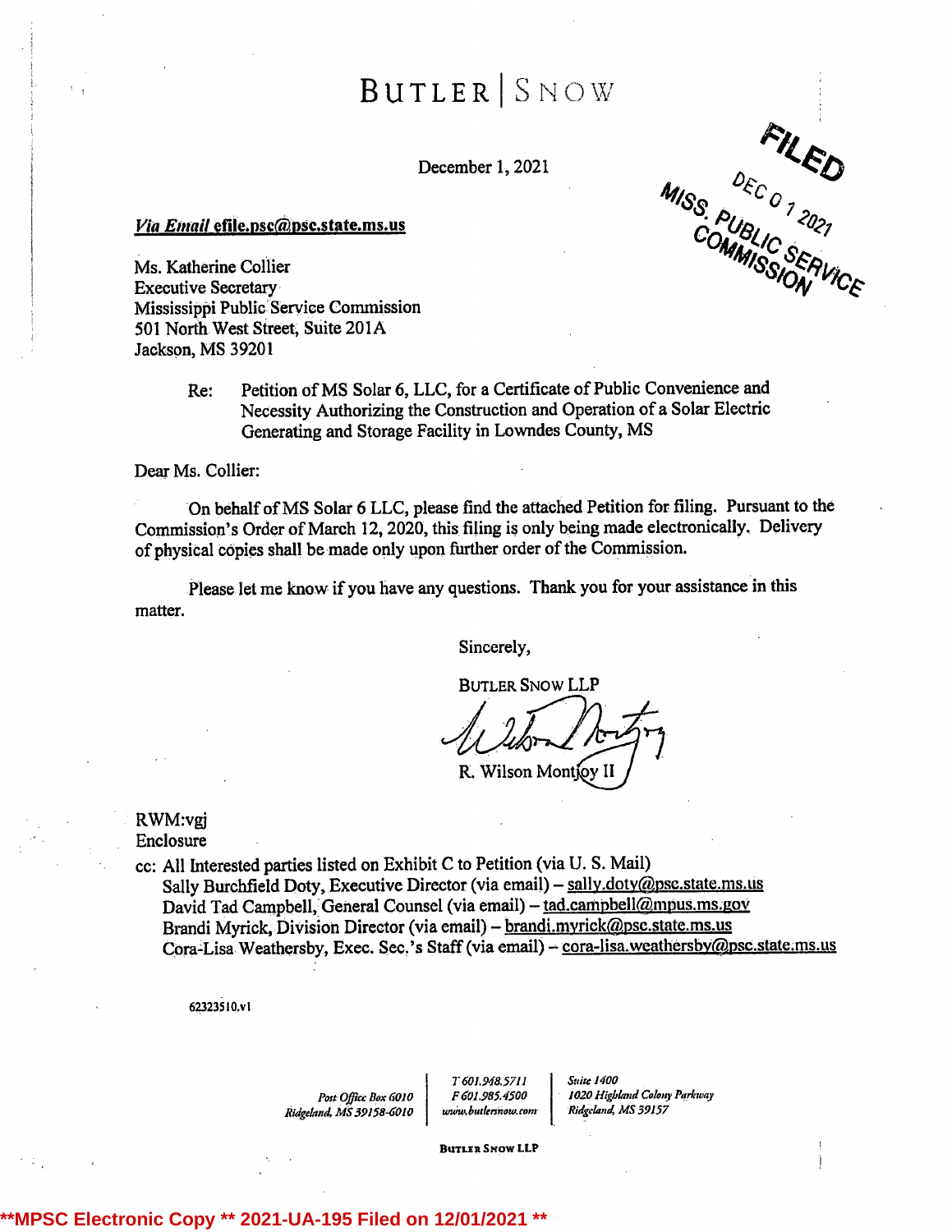# $M/S_S \frac{CECO}{D}$  2021 BEFORE THE MISSISSIPPI PUBLIC SERVICE COMMISSION MS SOLAR 6, LLC. DOCKET NO.

# RE: PETITION OF MS SOLAR 6, LLC, FOR A CERTIFICATE OF PUBLIC CONVENIENCE AND NECESSITY AUTHORIZING THE CONSTRUCTION AND OPERATION OF A SOLAR ELECTRIC GENERATING AND STORAGE FACILITY IN LOWNDES COUNTY, MISSISSIPPI

#### PETITION

COMES NOW, MS Solar 6, LLC ("Petitioner"), by and through its undersigned counsel, and files this petition for <sup>a</sup> Certificate of Public Convenience and Necessity ("CPCN") pursuant to Miss. Code Ann. § 77-3-14, for the construction and operation of <sup>a</sup> <sup>150</sup> MWae solar electric power generation facility and a 50 MWac storage facility (jointly, the "Facility") in Lowndes Countý, Mississippi. In support, Petitioner states:

### INTRODUCTION

1. Pethioneris <sup>a</sup> Delaware limited liability company dulyauthorized and qualified to do business in the State of Mississippi.

2. Miss. Code Ann. § 77-3-14 provides, among other things, that "no public utility or other person shall begin the construction of any facility for the generation and transmission of electricity to be directly or indirectly used for the furnishing of public utility sërvice in this state...without first obtaining <sup>a</sup> certificate of public convenience and necessity from the Commission."

3. Petitioner is not and does not intend to become <sup>a</sup> public utilityunder the laws of the State of Mississippi. Petitioner is, however, an "other person" within the meaning of Section 77-3-14.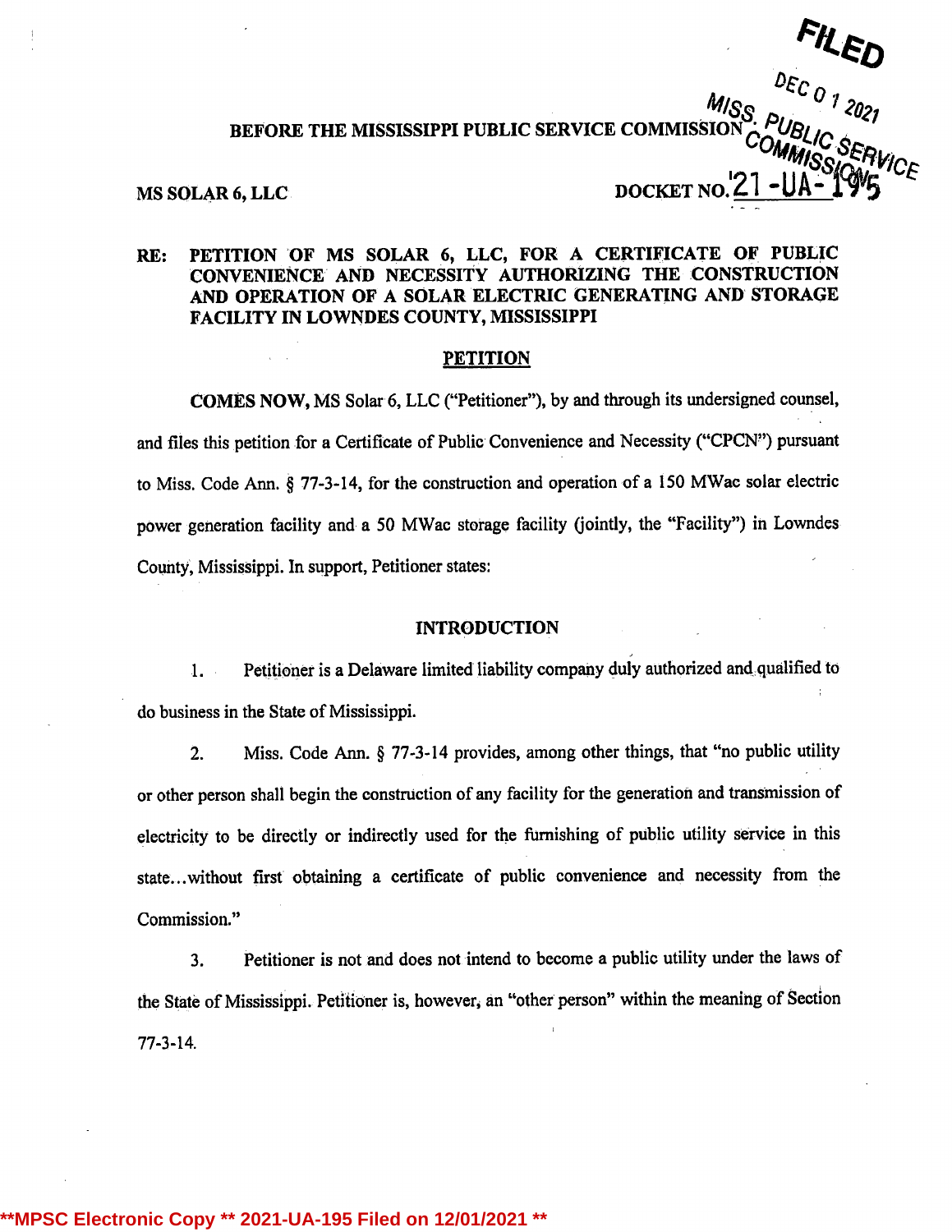4. Petitioner intends to construct, own, and operate the Facility in Lowndes County, Mississippi. The Facility includes a 150 MWac electric generation facility. The entire electricity output generated by the Facility will be sold to the Tennessee Valley Authority ("TVA") under a power purchase agreement ("PPA") with <sup>a</sup> term of twenty (20) years. Neither the rates charged by the Petitioner nor the proposed wholesale sale of electricity from the Facility to TVA are subject to this Commission's jurisdiction.

<sup>5</sup> The Facility will also include <sup>a</sup> 50 MWac battery storage facility whieh will store electricity produced by the Facility for delivery during hours of the day which are not optional for solar electric generation. All storage services will be provided to TVA under the PPA. Neither the rates charged by Petitioner nor the proposed storage services provided by the Facility to TVA are subject to the Cominission's jurisdiction.

6. Because the Petitioner is not and will not be <sup>a</sup> public utility in the State of Mississippi and its rates are not subject to the jurisdiction of the Commission, the Commission's jurisdiction over Petitioner and the Facility is limited to the issuance of <sup>a</sup> CPCN for the construction of the Facility. All other requirements of Section 77-3-14, such as the requirement to report on the costs of construction, the progress of construction, and any revisions of cost estimates for construction do not apply to Petitioner and Petitioner respectfully requests waiver of such requirements.

7. The construction of the Facility is in the public interest of the State of Mississippi and residenis thereof. Facility construction will create up to 200 construction jobs at its peak. After completion, there will be 1-2 permanent jobs. The capital investment in Mississippi necessary to devèlop and constrùct the Facility is estimated to be appróximately One Hundred Twenty Million Dollars (\$120,000,000), and the taxable value will result in significant ad

2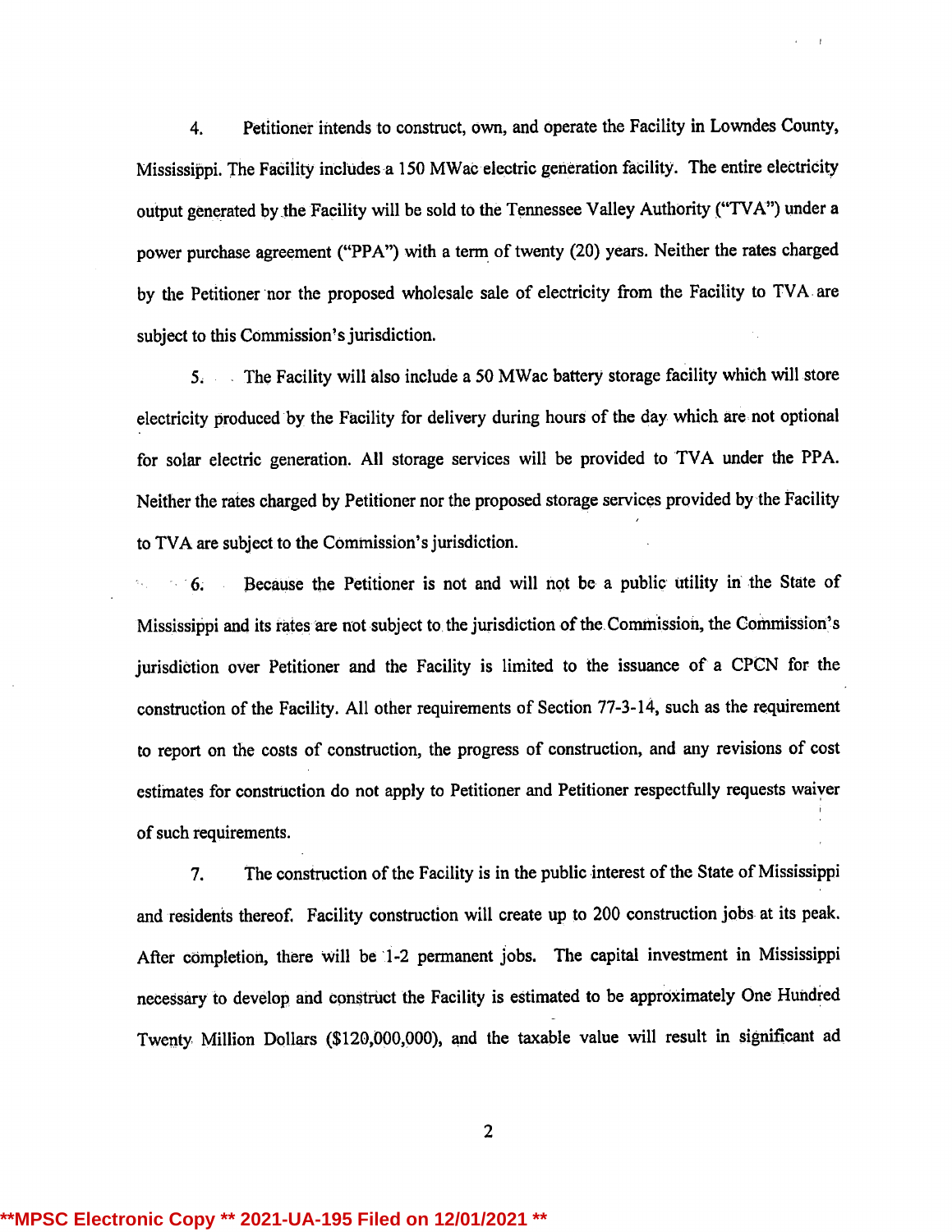valorem tax revenue to Lowndes County and the local school district. The Facility will be <sup>a</sup> reliable source of clean energy for TVA and those ratepayers in the State of Mississippi served by TVA and its distributors. As <sup>a</sup> renewable resource, the Facility will produce electricity without greenhouse gas or other emissions, has no fuel costs, and is free of any risk of volatility in fuel prices. Electric storage provided by the Facility will permit the delivery of renewable energy during hours of the day which are not optimal for solar electric generation. Petitioner was selected by TVA in <sup>a</sup> competitive process, assuring that the Facility will meet TVA's objectives of providing low-cost, reliable and clean power.

8. TVA is currently evaluating the Facility under the National Environmental Policy Act ("NEPA"), which is expected to conclude with <sup>a</sup> Finding of No Significant Impact. Petitioner will obtain all necessary environmental permits for the construction and operation of the Facility and will make the same available once available.

9. As evidenced herein, the public convenience and necessity require the construction of the Facility. The issuance of <sup>a</sup> CPCN is in the public interest and is consistent with the relief granted by the Commission with respect to similar petitions for other non-utility solar generating facilities in Mississippi.

10. In accordance with the requirement of Appendix "A," Schedule 1, of the Commission's Procedural Rules Petition submits and/or requests specific disposition of each of the individual items as follows:

> a. Appendix "A," Schedule 1, Item <sup>1</sup> - A copy of Petitioner's Certificate of formation (Delaware) is provided in Exhibit A.

> > 3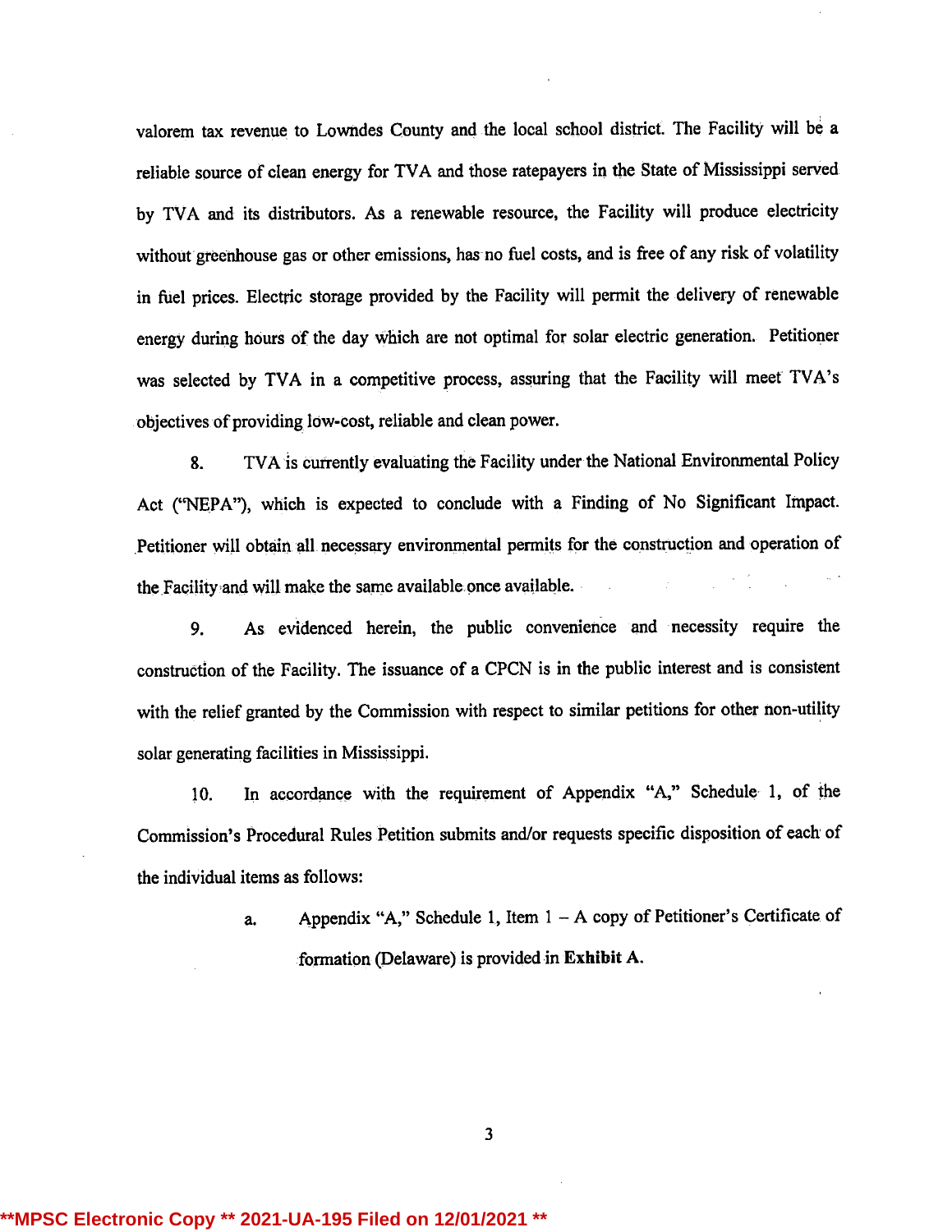- b. Appendix "A," Schedule 1, Item <sup>2</sup> A copy of Petitioner's Certificate of Authority to do business in the State of Mississippi is provided in Exhibit A.
- c. Appendix "A," Schedule 1, Item 4 The name and address of the sole owner of the membership interests of Petitioner are provided in the prefiled direct testimony of Daniel L. Ferrell, Director of Project Development, which will be relied upon at hearing, and is attached as Exhibit B.
- d. Appendix "A," Schedule 1, Item <sup>6</sup> Neither Petitioner nor the Facility will have a "service area" because Petitioner will not directly serve retail ratepayers. The Facility is a non-utility generating facility that intends to sell power and storage services solely to TVA which will resell the same to its ratepayers and distributors.
- e. Appendix "A," Schedule 1, Item 8 A general description of the Facility is included in the pre-filed direct testimony of Daniel L. Ferrell, Director of Project Development, which will be relied upon at hearing, and is attached as Exhibit B.
- f. Appendix "A," Schedule 1, Item <sup>13</sup> At this stage of project development, detailed engineering plans and specifications are currently under development bùt have not been completed. Petitioner will make available its initial civil design and solar layout drawings when available.

4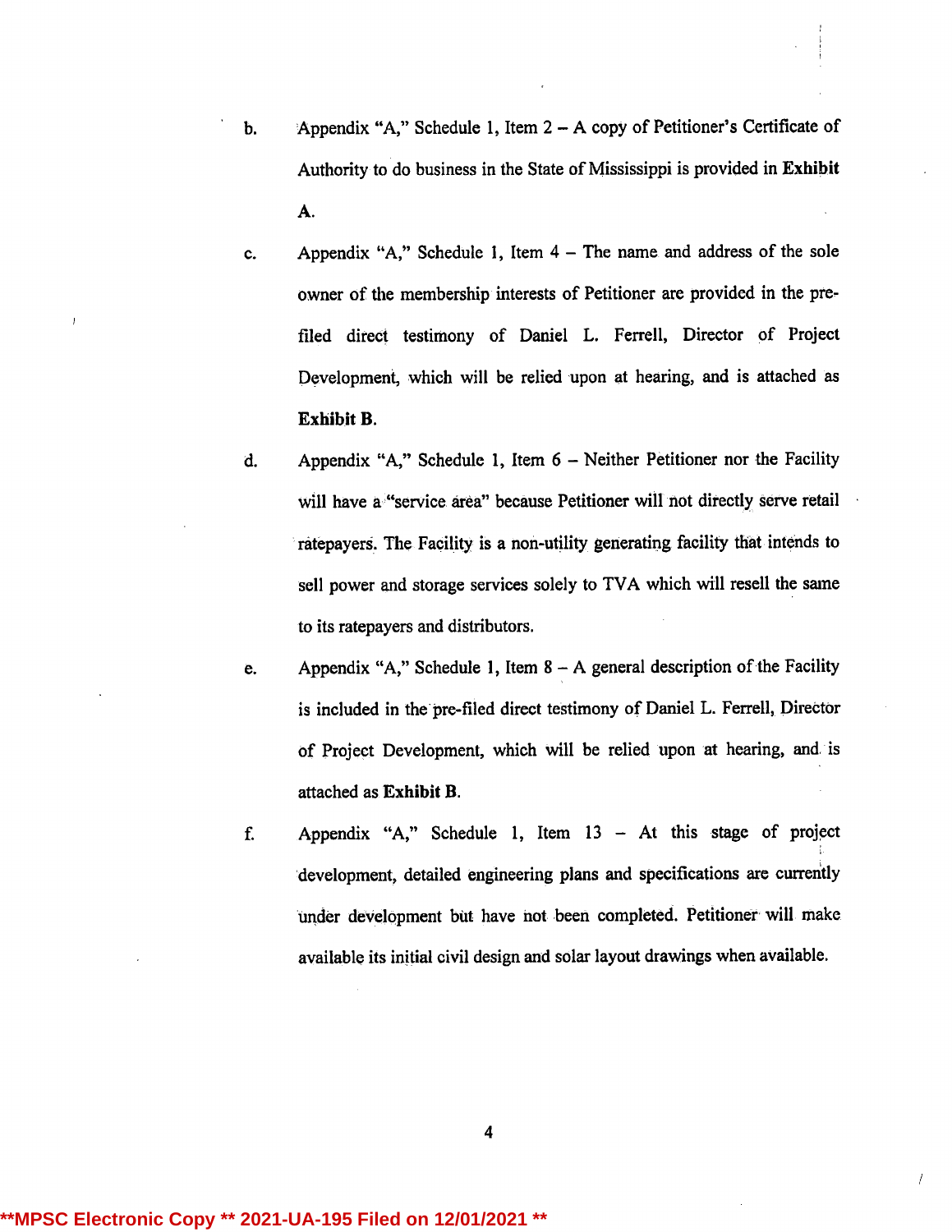- g. Appendix "A," Schedule 1, Item 14 Copies of required approvals from Health or Environmental Quality authorities will be made available once the same have been received.
- h. Appendix "A," Schedule 1, Item  $15 A$  list of the names and addresses of all interested persons, as defined in  $RP$  2.115, is attached as Exhibit C, together with a certificate of service with respect to each.
- i. Appendix "A", "Schedule 1, Item <sup>16</sup> The pre-filed direct testimony of Daniel L. Ferrell, Director of Project Development, will be relied upon at the hearing and is attached as Exhibit B.

11. As reflected in numerous prior Orders issued by the Commission, items 3, 5, 7, 9, 10, 11, 12, and <sup>17</sup> of Appendix "A," Schedule 1, to the Procedural Rules are not applicable, as Petitioner is not a public utility under the laws of the State of Mississippi and does not intend to operate as a public utility in the State of Mississippi.

12. Petitioner has provided herewith all the information relevant to its petition and, therefore, requests a waiver of each and every other filing requirement that may be prescribed by the Commission's Procedural Rules.

#### **CONCLUSION**

WHEREFORE, Petitioner further prays that, following a hearing on this Petition pursuant to the requirements of the Procedural Rules and aýplicable law, the Commission enter an.Order as follows:

1. Finding that Petitioner is not a public utility and the Facility is not utility property under the laws of the State of Mississippi.

5

# **Electronic Copy \*\* 2021-UA-195 Filed on 12/01/20**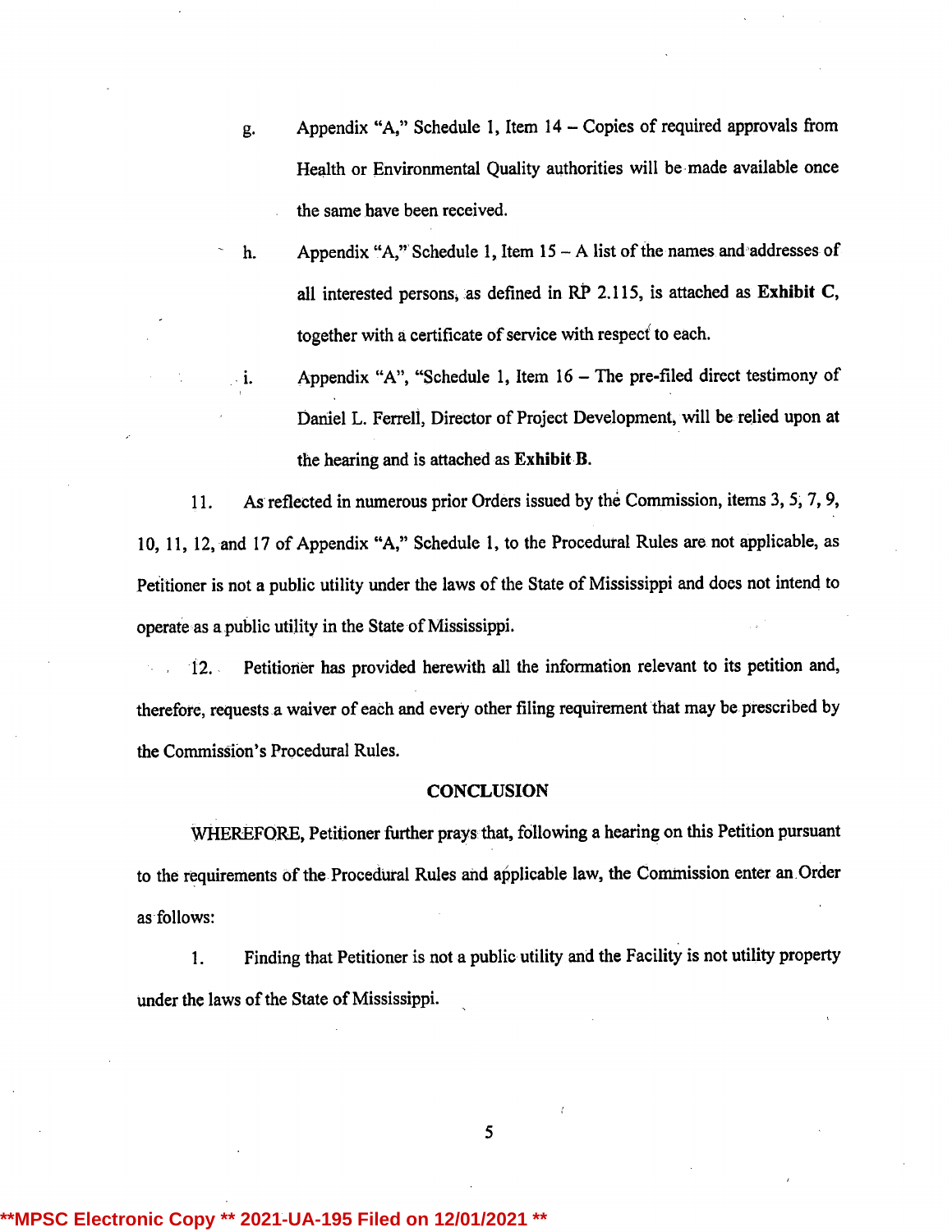2. Finding that Petitioner is not subject to the Commission's jurisdiction except for the requirement of obtaining a Certificate of Public Convenience and Necessity as set forth in Section 77-3-14.

3. Finding that, in submitting the Petition, Petitioner has complied with all of the rules and regulations of the Commission concerning the issuance of such Certificate; and

4. Finding that Petitioner should be and is hereby granted <sup>a</sup> Certificate of Public Convenience and Necessity for the construction, ownership, and operation of the Facility for the generation, transmission, storage, and wholesale sale of electricity in the State of Mississippi.

MS SOLAR 6, LLC

BY: BUTLER SNOW, LLP

**BY** ilson Montiov II

 $\mathbf{1}$ 

R. Wilson Montjoy II, MB# 3428 B. Parker Berry, MB#104251 BUTLER SNow LLP 1020 Highland Colony Parkway Post Office Box 6010 Ridgeland, Mississippi 39158-6010 (P) (601) 948-5711 (F) (601) 985-4500 wilson,montjoy@butlersnow.com parker.berty@butlersnow.com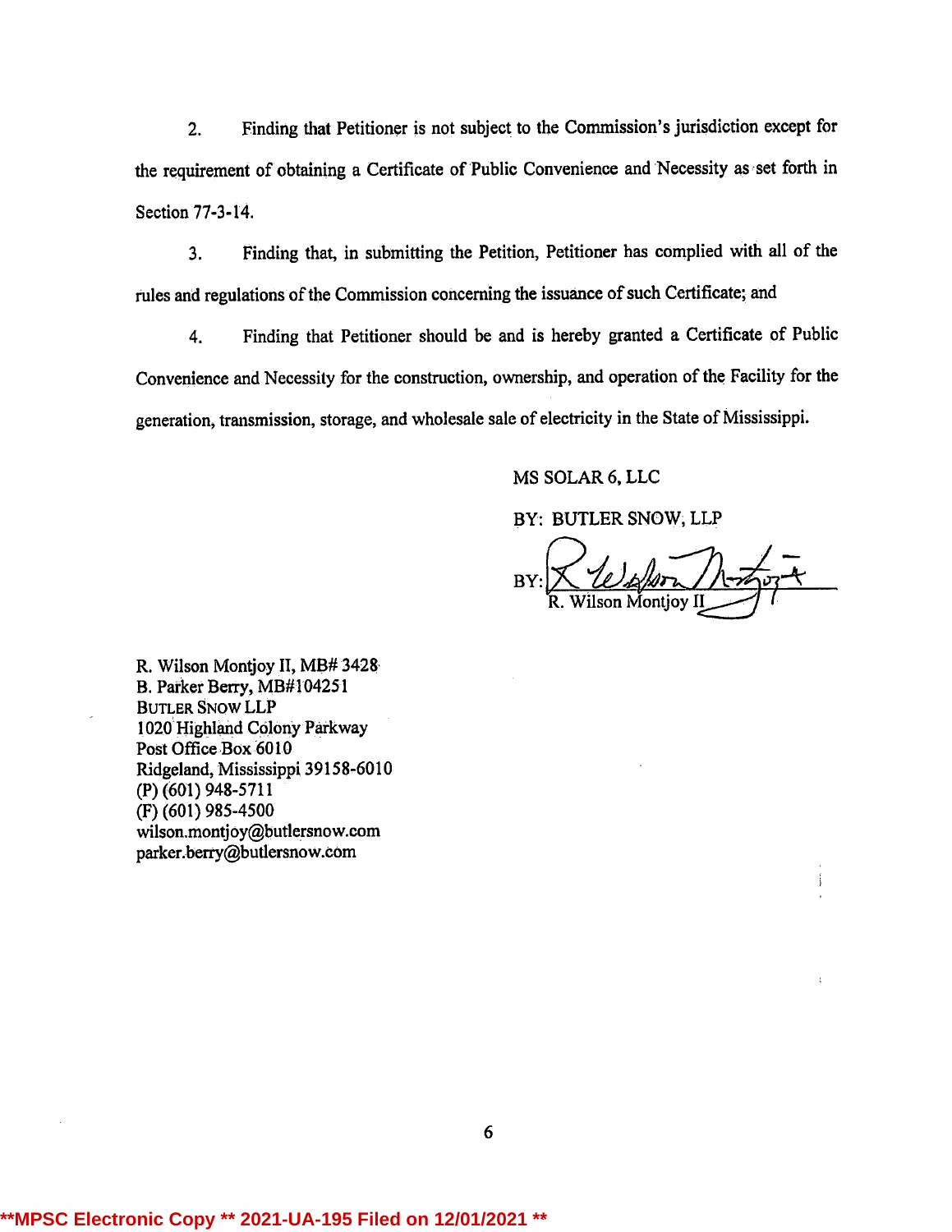### STATE OF MISSISSIPPI

# COUNTY OF MADISON

PERSONALLY. appeared before me, the undersigned authority in and for the said County and State, within my jurisdiction, the within named R. Wilson Montjoy II, who after being duly sworn on oath acknowledged that he is Attorney for MS SOLAR 6, LLC and that for and on behalf of the said MS SOLAR 6, LLC and as its act and deed, he signed and delivered the above and foregoing filing for the purposes mentioned on the day and year therein mentioned, after first having been duly authorized by said MS SOLAR 6, LLC so to do, and that the statements contained in the foregoing instrument are true and correct to the best of his knowledge, information and belief.

Wilson Montiev

SWORN TO AND SUBSCRIBED BEFORE ME, this the  $\frac{1}{3}$  day of  $\frac{\partial e_{\text{c}}}{\partial x_{\text{c}}}$  2021.

NOTARY PUBLIC